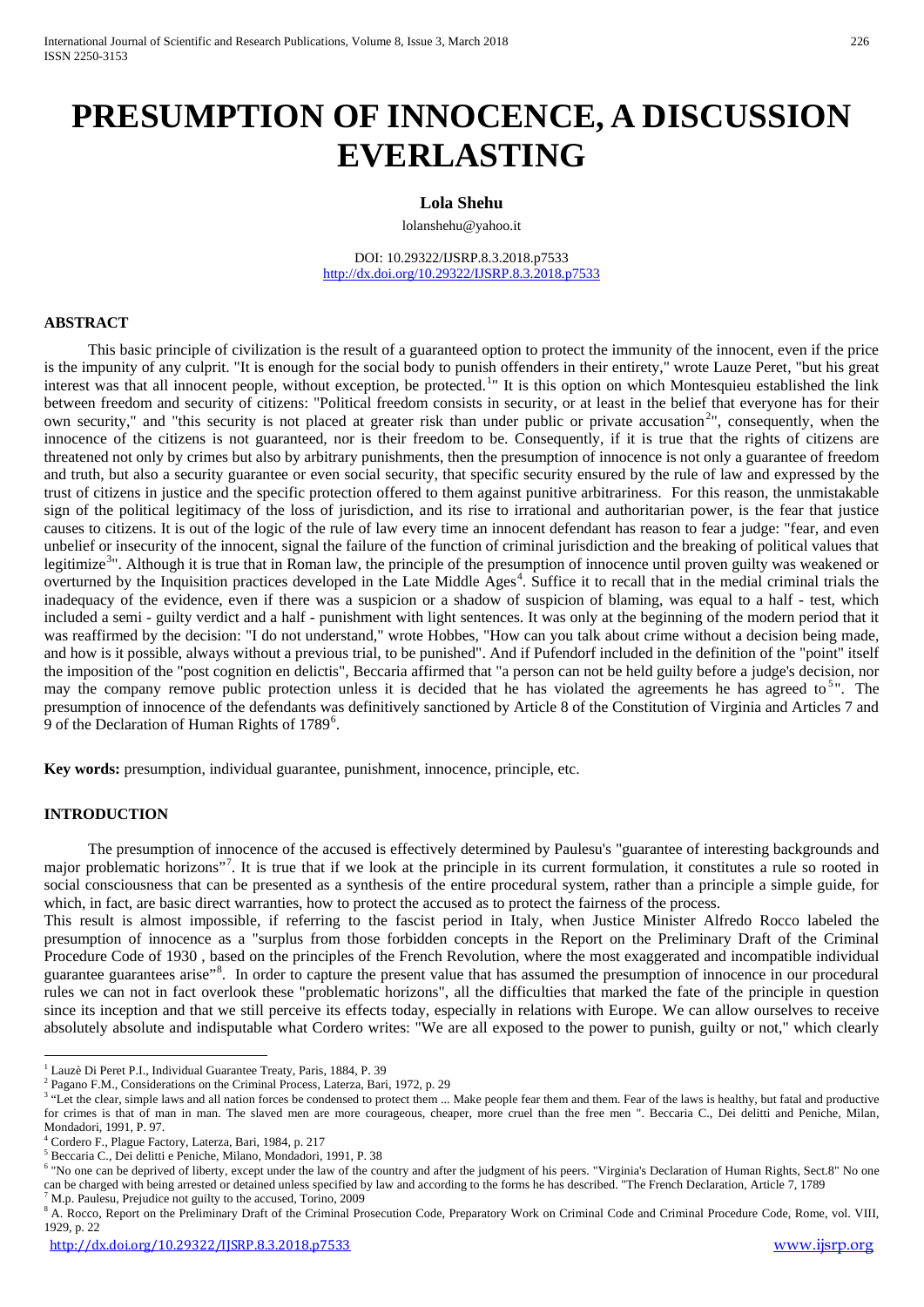#### International Journal of Scientific and Research Publications, Volume 8, Issue 3, March 2018 227 ISSN 2250-3153

makes us think that we can not give one the procedural assumption of the matter even if we are based on Article 27, paragraph 2 of the Italian Constitution. But precisely on this clarity, unfortunately only apparently, that the main exponents of the classical and the positive schools were "clashed", this eternal discussion was begun by the imitation of Cesare Beccaria, who wrote in early 1764 in the criticism of his most extensive torture case that was able to bring the innocent into a worse condition than the guilty one, in a presumption of innocence until the conviction of the accused. The overwhelming view at the time, he wanted an indictment process based on a presumption of guilt, and therefore the principle of no punishment without trial seemed to be dramatically overturned without trial, no punishment, making it necessary and immanent to punish during trial. This was confirmed by the lack of a clear distinction between the accused and the culprit in the framework of the indictment process, the gathering of procedural functions (judges and prosecutors) with the same judge, lack of oratory and publicity, abuse of a detention that was considered torture and used et corporis dolorem to eruendam veritatem<sup>[9](#page-0-8)</sup>. The theories of the liberal and classical schools had a divisive influence on the models of thought-provoking type: they appeared for a long time in the form of a direct controversy against the procedural system of the ancient regime. A prominent Tuscan lawyer, Giovanni Carmignani, theorized the presumption of innocence as a result of a probabilistic assessment, sure that "the basis of the presumption is what happens normally: but more often people are leaving the perpetration of a crime, rather to commit the crimes. So law sanctifies and protects the presumption of innocence for all citizens"[10](#page-1-0). Nicolini, however, retains the principle of classical tradition <sup>[11](#page-1-1)</sup>, referring to an expression of a familiar passage of Digesto "satius ata impunitum relinqui facinus nocentis, quam innocentem damnare<sup>[12](#page-1-2)</sup>". In this turbulent assessment, the relativity of the value attributed to the formula becomes even more unclear, but it is clear from Carrara's view that he saw the presumption of innocence as a precursor principle of a wider principle of due process. This, Carrara specifies, should not be used to stop the accusation and punishment movements, but rather "to limit these moves to the ways that relate to a series of rules which hinder arbitrariness, errors, and thus protect that individual"<sup>[13](#page-1-3)</sup>. According to the author, the criminal process has its basis and impulse to a "suspicion" that sees as a potential participant an "individual" protected by the presumption of innocence which will be used to limit the movements of those who conduct investigations without using the initiative of the process. Bearing this in mind, Francesco Carrara raised the presumption of innocence in a fundamental postulancy of the criminal proceedings, merging all the conditions of the legitimacy of the proceedings. However, it is necessary to add that, beyond the usual stereotyped formulas known by all, it can be suspected that different perpetrators, even contradicting each other, intend exactly the same when they speak of the presumption of innocence<sup>[14](#page-1-4)</sup>. "Lack of solid legal references in support of such reformist aspirations<sup>15</sup>" did not allow the presumption of innocence to develop significantly and effectively, apparently confirmed by the lack of clear reference to the guarantee as in the Albert Albert Statue of 1848, as in the first Italian single code<sup>16</sup>. This explains the lack of regulatory action outside the classroom ideologies, because in Italy the work of renewal had to operate in view of Napoleon's mixed system, lacking a rights charter that would seal the guarantee or an accusatory law that in the fact was present in the French tradition. It was in contrast to the ideals of the classical school that had a different view from the positive school, which relies on an idea that crime is like a social pathology and accusing classical liberal doctrine to support a fair process instead of excessive protection of the accused. With Lucchini the controversy escalated to the point of denouncing the rule of Doubt that the crime was committed in terms of the "inventive ability of a supposed criminal who is disguised as a lawmaker," and therefore considered the presumption of innocence as a principle "paradoxical<sup>[17](#page-1-7)"</sup>. He considered the process of uncivilized, noncoherent and unobtrusive legality a process that was not designed to provide the innocent, "basically founded to investigate and punish criminals, not to distinguish and to ascertain honesty<sup>[18](#page-1-8)</sup>". Very reactionary was shown to Raffaele Garofalo, one of the most famous "alarming" or "disturbing" school of crime<sup>[19](#page-1-9)</sup>. He had the idea that the principle weakened the state's punitive actions and confirmed it by saying, "Those who repeat the same old, empty and absurd phrase of the presumption of innocence until the final judgment, say that many times the judgment is foreseen, and the punishment given by the court of public opinion<sup>20</sup>". Less drastic was the position of Hell in favor of a re-dimensioning, though apparent, of the principle, and he knew some "truths" unless it was the case for people repeating the crime or people caught in flagrancy<sup>21</sup>. The common thread in the ideologies of these different authors can easily find the common purpose of drastically canceling or limiting the principle of crime in favor of the proceeding and of combating the excessive guarantee of the liberal individualistic era in favor of the prevalence of rights of the society for individual interests. These multiple and conflicting beliefs created an environment of insecurity in general for the principle and the recognition of the presumption until a formal treatment takes place without real practical applications. Alessandro Stoppato, for example, believed that the presumption of innocence should be "rationally understood, because favored overrun is just as risky as excessive opposition", then denying in practice this cautious and formal recognition, and declaring contrary to all the most famous canoes of the prosecution process<sup>[22](#page-1-12)</sup>. However, he continued to perceive the relationship between the principle of consideration and the dualistic theory of the process, which saw the criminal procedure as a citizen's guarantee against abuse of power, at a time of clear disagreement between the interests of the state in the crime of crime and that of citizens unfairly accused. The controversy over the principle in question and its

[http://dx.doi.org/10.29322/IJSRP.8.3.2018.p753](http://dx.doi.org/10.29322/IJSRP.8.3.2018.p75)3 [www.ijsrp.org](http://ijsrp.org/) www.ijsrp.org

<sup>.&</sup>lt;br>9 <sup>9</sup> Ulpiano, në D. 47.10.15.41

<span id="page-1-0"></span><sup>10</sup> G. Carmignani, Elements of Criminal Law, vol. I, Malta, 1848, p. 249

<span id="page-1-1"></span><sup>&</sup>lt;sup>11</sup> N. Nicolini, From criminal proceedings in the kingdom of two Sicilies, II, Livorno, 1843, p. 895

<span id="page-1-2"></span> $^{12}$  D., 48.19.5

<span id="page-1-3"></span><sup>13</sup> F. Carrara, Criminal Procedure Criminal Law, Criminal Justice Brochures, Vol. V, Prato, 1881, f. 17

<span id="page-1-4"></span><sup>&</sup>lt;sup>14</sup> See G. Illuminati, Presumption of innocence of the Accused, Bologna, 1979, p. 15<br><sup>15</sup> M.p. Boylesy, en. sit, 2000, p. 42

<span id="page-1-5"></span><sup>&</sup>lt;sup>15</sup> M.p. Paulesu, op. cit., 2009, p. 42

<span id="page-1-6"></span><sup>16</sup> This legislative silence F. Carrara (outlines the criminal law practice, Rome, 1874, p. 47) to make a comparison between Italy "nowadays live under the presumption of guilt " and "he life of Tuscany in the presumption of innocence" thanks to the Code Leopold (1786) who have proved the value of the collateral by providing compensation in the case of unfair imprisonment for those who "no purpose or negligence of some (...) but only for certain fatal or miserable combinations will be judged, will be punished, and then be declared innocent, and as such released

<span id="page-1-8"></span><span id="page-1-7"></span><sup>&</sup>lt;sup>17</sup> L. Lucchini, The simplists of the criminal law, Turin, 1886, p. 246<sup>18</sup> L. Lucchini, Elements of Criminal Broadure, Elements 1908 n. 1<sup>7</sup>

L. Lucchini, Elements of Criminal Procedure, Florence, 1908, p. 12

<sup>&</sup>lt;sup>19</sup> R. Garofalo, Preventive Detention, at the School of Vocation, vol. II, Turin, 1892, p. 199

<span id="page-1-10"></span><span id="page-1-9"></span><sup>20</sup> Ibid<br>
<sup>21</sup> E. Ferri, Criminal Sociology, IV ed., Torino, 1900, p. 728

<span id="page-1-12"></span><span id="page-1-11"></span><sup>&</sup>lt;sup>22</sup> A. Stoppato, Report of the Chamber of Deputies Committee, in Code Commentary, vol. III, Turin, 1915, p. 192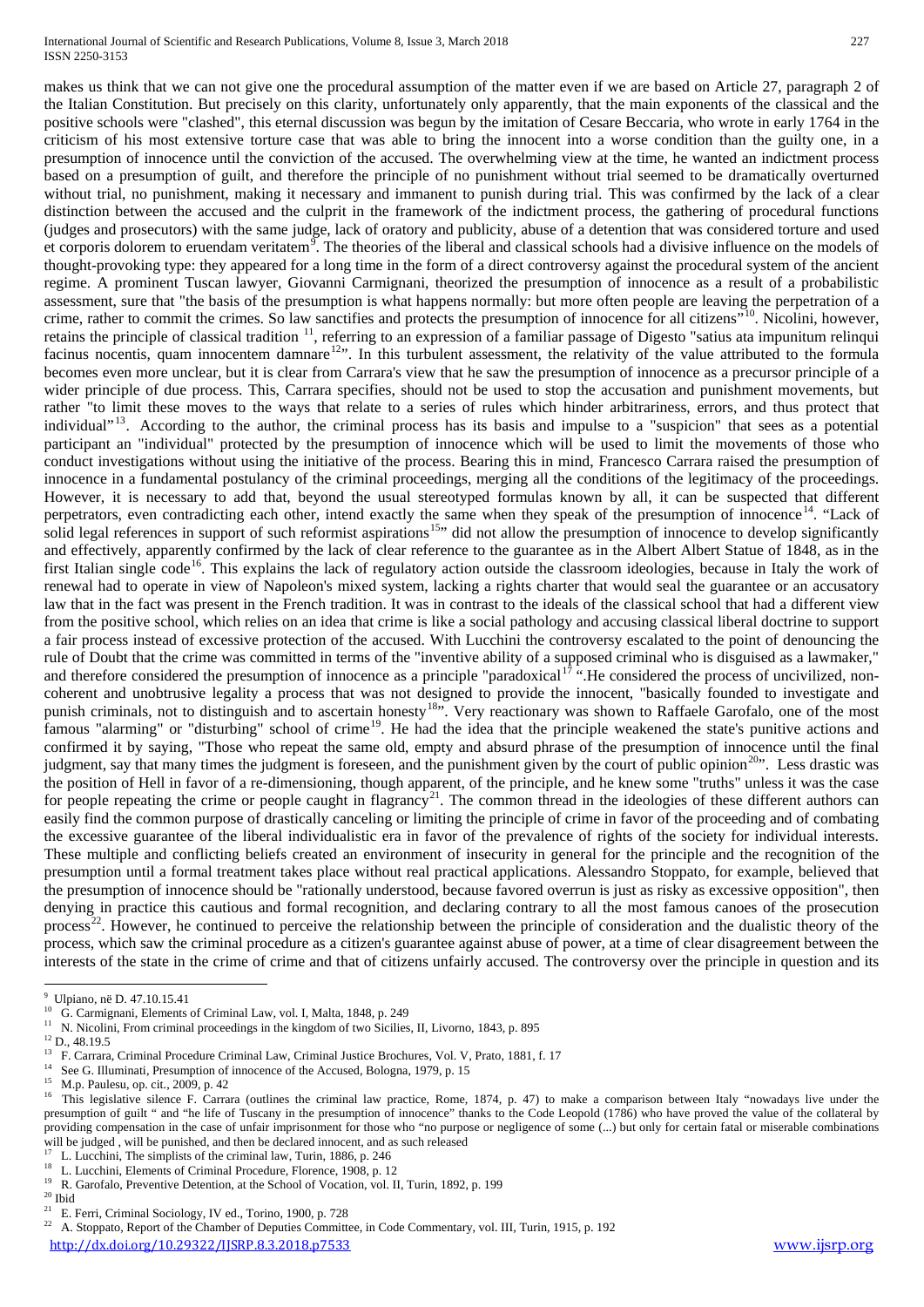of those rhetorical formulas that are destiny to satisfy a larger number are emphasized because they give emphasis and worth the discussion ", adding more diligently" that the code of criminal procedure is not the law that protects the innocent, but, in essence, a social protection against crime<sup>[23](#page-1-6)</sup>". The ruling opinion judged the presumption of innocence as "a vulgar, dangerous mistake" which had pushed "to see every defendant a potential victim of wrongdoing and wickedness, thereby calming the criminal justice and lack of effectiveness from all its organism and its action against the expansion and advancement of criminality". Vincenzo Manzini outlined the ideas that were later formalized in the 1930 Code, where it was easy to determine the principle of presumption of innocence as "paradoxical and contradictory" before the facts of some procedural institutions of the inquisitive era, such as preventative arrest, secrecy of the pre-trial stage, or the lawsuit itself. He believed that, as for all the presumptions, it should be considered "a means of indirect evidence that raises a certain absolute or relative conviction from common experience" and, thus doing so, was seen the full contrast to the reality of facts in it which most of the defendants are considered to be guilty, and not the opposite<sup>24</sup>. Clearly, it is the character of this reasoning that considers the presumption of innocence from a purely phenomenological point of view, as the Illuminati notes, regardless of the true nature of the principle, the informative criterion, potentially capable of leading the judge towards justice more sensitive and able to assess and respect the difference between the defendants and the accused. This Manzini theory depends on what is the central point of his thought: criminal laws are not directed at protecting the innocence, but in the repression of the crime, by which he fully implies the purpose, if we consider that for the author "the lawsuit [...] constitutes [...] necessarily a presumption of guilt ".A prominent lawyer, Mortara, who with Manzini divided the ideological bases, expressed in terms that would have great luck: "Another is to say that the accused should not be considered guilty, and another is to say that they should be considered innocent. It is clear the exaggeration of the second formula, which violates the first concept<sup>25</sup>".

### **CONCLUSIONS**

This particular aspect has traditionally been considered as a result of a dual origin. In fact, the presumption of innocence, as a rule of thumb, comes from the Anglo-Saxon tradition (from a Common Law system), and as a treatment experience of the accused under European continental (or Civil Law) dates back to the Enlightenment and the French Revolution. However, taken in a simple and schematic manner, this type of position means shadowing the entirety of the guaranteed needs expressed in the presumption of innocence and that, however, engaging in significant changes within individual systems, though it must consider the specificity of the normative realities of different countries, which compare these guarantee needs.

In conclusion, it can be said that if, on the one hand, the presumption of innocence attracts the enrichment and support of a number of structural values of "regular proceedings", such as the right to recognize the accusation, the right of evidence, the right to taciturn, the accused's right to confront the accuser, impartiality of the court, opposition as an epistemological technique, and on the other hand, the same presumption should be met with two values, the efficiency of the process and the involvement in the game, to con in the "regular process" area, which, as we will see, appears sensitive to reviewing the boundaries and core values. Once a contextual framework has been defined, it is necessary at this point to describe the individual thematic fields of current research. Based on the ideological debate that accompanied the evolution of the presumption of innocence in our system, first of all we are discussing the actual space-time dimension of this guarantee, understood as a rule of treatment.

What current weight plays today, the presumption of innocence in the dynamics of the application, and how much remains rhetoric, routine, virtual, gimmick, in access to this guarantee<sup>26</sup>". In fact, it can not be denied that the presumption of innocence constitutes such a "challenging" principle that is sometimes hard to manage at a concrete level. But the fact remains that the gap between law in the books and the law in action still seems to be very important in this matter, to the point that the presumption seems destined to remain trapped in some oblivion, suspended two ways between being and it must be<sup>27</sup>.

The phenomenon of the phenomenon is complex. Some problems have long strained and there are also cultural limitations, a constant and chronic difficulty from the principle rooted in collective conscience, media distortions, exaggerations, and cyclical justice pulps over the particular cruelty of some crimes. Other problems are of recent, but not least, uncomplicated procedural solutions, the construction of a sort of "double path" in terms of being cautious and evidence-processing the criminal case structured in a risk of lack of evidence at the expense of the accused, up to the last limits, which are articulated in the tendency to increasingly predict the type of state intervention through the use of preventive mechanisms to address the most complex and dangerous forms of crime, which may have significant consequences at the level of jurisdictional guarantee. In short, a number of factors that can not agree with the idea of protecting the allegedly innocent person. These brief summaries would suffice to convince that the application of the presumption of innocence constitutes an issue open to question.

<sup>&</sup>lt;sup>23</sup> The expression is contained in the Senate speech L. Mortara (March 5, 1912), in the Commentary of the Criminal Procedure Code, directed by L. Mortara and Others, vol. III, Turin, 1915, p. 153

<span id="page-2-0"></span><sup>&</sup>lt;sup>24</sup> V. Manzini, Italian Criminal Procedure Manual, Turin, 1912, p. 53 s. 20 See G. Illuminati, op. Cit., P. 18

<span id="page-2-1"></span><sup>&</sup>lt;sup>25</sup> Mortara, op. cit., p 153

<span id="page-2-2"></span><sup>26</sup> Illuminati G., Presumption of the Innocent of the Accused, Zanichelli, Bologna, 1979, p. 21

<span id="page-2-3"></span><sup>&</sup>lt;sup>27</sup> "However, those who look across the border will be disappointed, hoping to find only consensus with the guarantee. The convictions suffice to report the skepticism of those who, after assessing the value of" the fundamental right ", then recognize in it a fraud and in The allegation of this assumption is cited by the legal presumptions against Reum provided for in English law and French law, unmotivated convictions issued in different jurisdictions, the limitations of personal liberty provided for the person to be considered innocent. Koering R., The presumption of innocence, a fundamental right? In La presumption d'innocence en droit comparé, Paris, 1998, p. 19